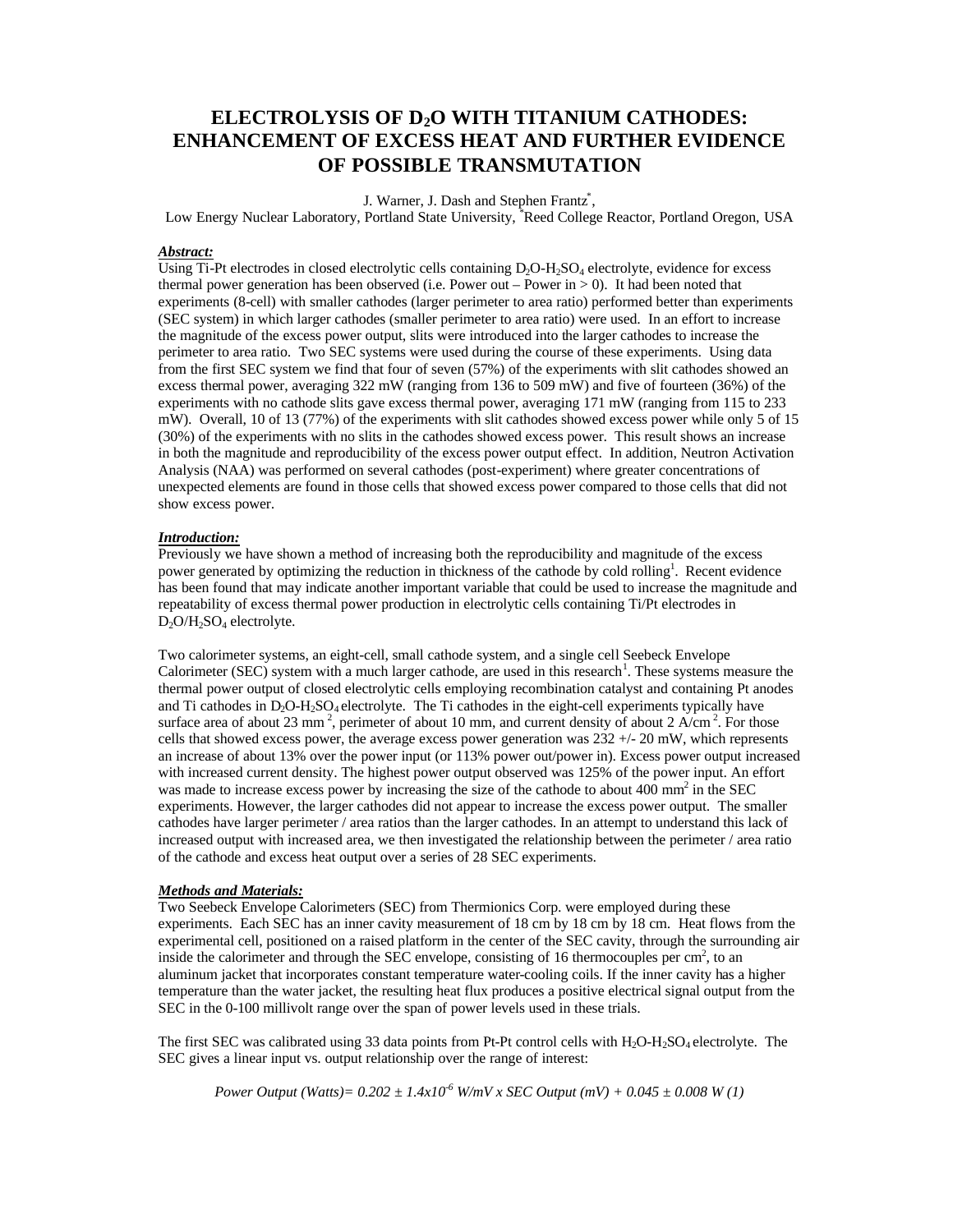and has a coefficient of determination  $R^2$  of 0.9999. The intercept in the slope of the line equation (1) reflects an adjustment of 0.045 W. Thermal leakage along wires fed into the SEC via a 0.6 cm tube inserted into the inner cavity of the SEC accounts for this adjustment. These wires include the power leads to the electrolytic cell, voltage measurement wires and six thermocouple wires used to measure the temperature of the outside surface of the cell. Because of uncertainties inherent in the Pt-Pt control cell such as recombination and evaporative weight loss, we do not claim excess power production unless then output exceeds 100mW.

The second SEC reduces these uncertainties by utilizing a new SEC calorimeter and a resistive cell instead of a Pt-Pt cell. There are no mass losses from the resistor cell, but there are losses in the Pt-Pt cell. Therefore, the excess power calculation will be conservative using the resistive cell. In addition, we no longer employ the calibration curve but instead perform a direct comparison of the power in / signal outputs of the resistive control immediately after the experimental run to the power in / signal outputs for the experimental cell. Since this calibration is more accurate than the older (first) method (a Pt-Pt control cell) we will now claim excess power is generated if the excess power output exceeds  $3\sigma$  using the second SEC, Table 3.

The Ti foil used in this study (99.99%) was obtained from two suppliers: Aldrich Chemical Co. and Alfa Aesar. Aldrich Chemical Company reported impurity levels in batch 1 (Lot: 01230AQ) of: 30 ppm Ca and 8 ppm Al whereas batch 2 (Lot: 04624KI) was found to contain: 3.8 ppm K, 3.2 ppm Al, 2.7 ppm Fe, 0.9 ppm Ca, 0.5 ppm Li and 0.3 ppm Na. The foil obtained by Alfa Aesar (Stock: 43676, Lot: E25K24) reported impurities of 31 ppm Al, 76 ppm C, 29 ppm N, and 70 other elements with concentrations <10 ppm including Pt < 0.05 ppm and Au < 0.05 ppm. The Ti foil from Aldrich batch 1 was used in SEC 2, 3, 4, 5, 6, 7, 8, 9, 10, 11. Aldrich Ti batch 2 was used in SEC 18, 19, 20, 21, 22, 23 and Alfa Aesar Ti foil was used in SEC 13 and 17. Each of the cathodes used in this paper were cold rolled 20% in addition to any cold rolling performed by the supplier.

## *Results:*

To increase the perimeter / area ratio, vertical slits were cut into the Ti cathodes of thirteen SEC cells. Six of the Ti cathodes were cut using stainless steel surgical scissors and seven Ti cathodes (SEC 9, for example) were cut using an Electrical Discharge Machining (EDM) process (discussed in more detail later).

Introducing these slits increased the perimeter / area ratio to an average value of about  $0.5 \text{ mm}^{-1}$ , which was twice that of the SEC cathodes without slits  $(0.25 \text{ mm}^{-1})$ . The current density was lower for most of the SEC experiments that used cathodes with slits, about  $0.56$  A/cm<sup>2</sup>, compared with 1.01 A/cm<sup>2</sup> for the cathodes without slits. A summary of results of cathodes with slits can be found in Table 1, experiments without slits is found in Table 2 and the remaining experiments that utilized the second SEC system is found in Table 3.

| Slits in<br>Cathodes | <b>Excess Power   Power Inl</b><br>(Watts) | (Watts) | Current<br>Density<br>(A/cm <sup>∠</sup> ) | Exp.<br>Runtime<br>(Min) | <b>Excess</b><br><b>Heat Time</b><br>(Min) | Mass<br>Loss<br>(g/Sec) | Power<br>to Add<br>(W) | Area<br>(mm <sup>2</sup> ) | Perimeter<br>/Area Ratio<br>$\rm (mm^{-1})$ |
|----------------------|--------------------------------------------|---------|--------------------------------------------|--------------------------|--------------------------------------------|-------------------------|------------------------|----------------------------|---------------------------------------------|
| Excess               |                                            |         |                                            |                          |                                            |                         |                        |                            |                                             |
| <b>SEC 6 Before</b>  | $0.281 \pm 0.007$                          | 10.37   | 0.56                                       | 1155                     | 461                                        | $1.1x10^{-5}$           | 0.166                  | 356                        | 0.20                                        |
| SEC 6 After          | $0.322 \pm 0.011$                          | 11.54   | 0.53                                       | 7467                     | 3748                                       | $5.9x10^{-6}$           | 0.087                  | 379                        | 0.34                                        |
| SEC <sub>7</sub>     | $0.136 \pm 0.009$                          | 10.71   | 0.71                                       | 8750                     | 5721                                       | $4.1x10^{-5}$           | 0.609                  | 281                        | 0.41                                        |
| SEC <sub>8</sub>     | $0.509 \pm 0.017$                          | 16.67   | 0.45                                       | 13331                    | 10503                                      | $2.6x10^{-6}$           | 0.038                  | 553                        | 0.37                                        |
| SEC <sub>9</sub>     | $0.370 \pm 0.007$                          | 12.27   | 0.31                                       | 5184                     | 2764                                       | $9.2x10^{-7}$           | 0.018                  | 651                        | 0.62                                        |

**Table 1: Summary of cells in which slits were cut into the cathodes using the first SEC system.**

| Table 2: Summary of cells using the first SEC system where no slits were cut into the cathodes. |  |  |  |
|-------------------------------------------------------------------------------------------------|--|--|--|
|-------------------------------------------------------------------------------------------------|--|--|--|

| No Slits in<br>Cathodes | Excess Power Power In<br>(Watts) | (Watts) | Current<br>Density<br>(A/cm <sup>∠</sup> | Exp.<br>Runtime<br>(Min) | Excess<br><b>Heat Time</b><br>(Min) | Mass<br>Loss<br>(g/Sec) | Power<br>to Add<br>(W) | Area<br>(mm <sup>2</sup> ) | Perimeter<br>/Area Ratio<br>$(mm^{-1})$ |
|-------------------------|----------------------------------|---------|------------------------------------------|--------------------------|-------------------------------------|-------------------------|------------------------|----------------------------|-----------------------------------------|
| Excess                  |                                  |         |                                          |                          |                                     |                         |                        |                            |                                         |
| SEC <sub>2</sub>        | $0.115 \pm 0.007$                | 12.05   | 0.65                                     | 9455                     | 7132                                | $4.4x10^{-5}$           | 0.656                  | 310                        | 0.19                                    |
| SEC <sub>3</sub>        | $0.217 \pm 0.018$                | 9.20    | 0.59                                     | 14481                    | 12939                               | $4.1x10^{-6}$           | 0.061                  | 340                        | 0.15                                    |
| <b>SEC 18</b>           | $0.132 \pm 0.011$                | 8.46    | 0.44                                     | 10155                    | 6039                                | $7.3x10^{-6}$           | 0.109                  | 365                        | 0.21                                    |
| <b>SEC 19</b>           | $0.233 \pm 0.011$                | 9.19    | 0.51                                     | 13590                    | 10499                               | $4.9x10^{-6}$           | 0.073                  | 394                        | 0.20                                    |
| <b>SEC 21</b>           | $0.119 \pm 0.011$                | 8.25    | 0.50                                     | 10130                    | 6242                                | $8.3x10^{-6}$           | 0.123                  | 441                        | 0.17                                    |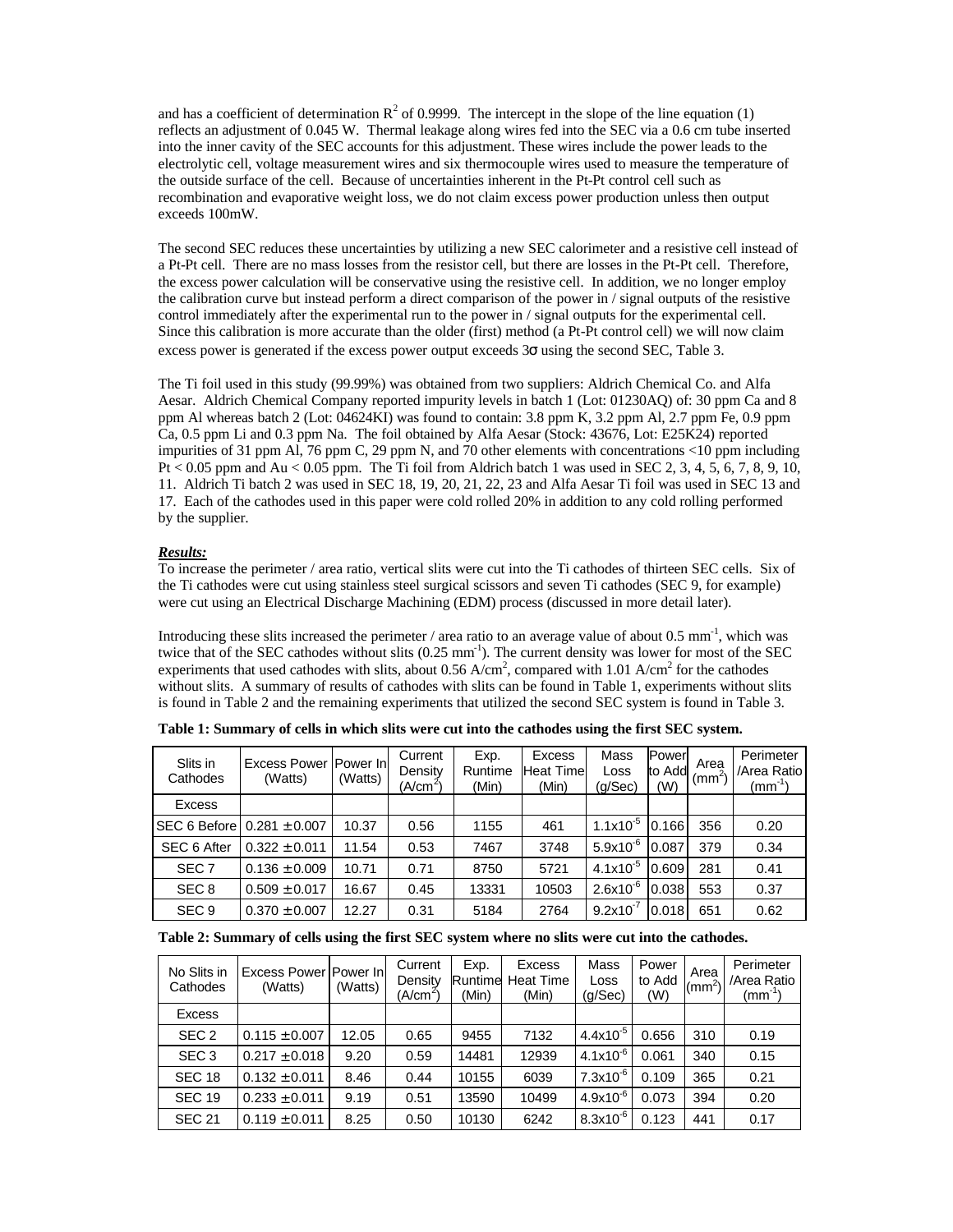While reviewing Tables 1 and 2, keep in mind that the error for the SEC has an average value of  $\pm 11$  mW. Nonetheless, we do not claim excess power until the observed excess power output exceeds 100 mW.

| New SEC<br>Calorimeter        | Max Excess<br>Power<br>(Watts) | Power<br>In<br>(Watts) | Current<br>Density<br>(A/cm <sup>∠</sup> | Exp.<br>(Min) | <b>Excess</b><br>Runtime Heat Time<br>(Min) | Mass<br>Loss<br>(g/Sec) | Power<br>to Add<br>(W) | Area<br>$\text{m}^2$ | Perimeter<br>/Area Ratio<br>$\mathsf{(mm}^{\text{-}1})$ |
|-------------------------------|--------------------------------|------------------------|------------------------------------------|---------------|---------------------------------------------|-------------------------|------------------------|----------------------|---------------------------------------------------------|
| Cathodes with<br><b>Slits</b> |                                |                        |                                          |               |                                             |                         |                        |                      |                                                         |
| <b>SEC 27Before</b>           | $0.019 \pm 0.014$              | 11.00                  | 0.42                                     | 2804          | 553                                         | $3.0x10^{-5}$           | 0.437                  | 454                  | 0.17                                                    |
| SEC 27 After                  | $0.052 \pm 0.014$              | 10.69                  | 0.40                                     | 4288          | 3253                                        | $5.0x10^{-6}$           | 0.074                  | 527                  | 0.64                                                    |
| <b>SEC 29</b>                 | $0.048 \pm 0.010$              | 12.66                  | 0.44                                     | 5760          | 1423                                        | $4.6x10^{-6}$           | 0.073                  | 551                  | 0.67                                                    |
| <b>SEC 30</b>                 | $0.076 \pm 0.009$              | 12.78                  | 0.46                                     | 8399          | 2590                                        | $2.9X10^{-6}$           | 0.047                  | 544                  | 0.64                                                    |
| <b>SEC 31</b>                 | $0.051 \pm 0.008$              | 12.60                  | 0.76                                     | 1539          | 367                                         | $5.4X10^{-6}$           | 0.096                  | 332                  | 0.58                                                    |
| <b>SEC 32</b>                 | $0.058 \pm 0.007$              | 15.73                  | 0.87                                     | 1440          | 112                                         | $9.8X10^{-6}$           | 0.158                  | 287                  | 0.65                                                    |
| <b>SEC 33</b>                 | $0.098 \pm 0.013$              | 10.89                  | 1.01                                     | 1363          | 185                                         | $1.6X10^{-6}$           | 0.023                  | 223                  | 0.64                                                    |

**Table 3: Experiments performed using the second SEC system.**

The first indication that the perimeter / area ratio might be important occurred during the SEC 6 experiment. With a power input of 10.37 W and a current density of 0.53  $\text{A/cm}^2$ , the excess power output was steady at 281 mW for about 4 hours. The experiment was then halted, the cathode was removed from the experimental cell, four slits were cut into the cathode using surgical scissors and then the cathode was placed back into the cell for further operation. At first, the excess power output decreased to 162 mW with a power input of 10.15 W and a current density of 0.53 A/cm<sup>2</sup>. After about 43 hours with power output climbing, the excess power output leveled off at 322 mW and remained steady for 40 hours with a power input of 11.54 W and a current density of 0.53 A/cm<sup>2</sup>. SEC 27, Table 3, also shows an increase in excess power output ranging from no excess power output (19mW $\pm$  14mW) before modification to 52mW  $\pm$  16mW excess power after slits were introduced using the EDM process (see below for details).

Each of the cathodes in Table 1 contained slits, which were cut using surgical scissors except for SEC 9. The slits in the SEC 9 cathode were cut using an Electrical Discharge Machining process (EDM) by Wire EDM Specialties Co. in Clackamas Oregon, USA. This process heats a narrow section (~1μm) of the cathode to a point above the vaporization temperature of Ti. The sample is also bathed in a coolant during the EDM process. The high precision of the EDM process allowed for 21 slits to be cut into the cathode (13 slits are considered to be exceptional number of slits using surgical scissors). Before the EDM process, SEC 9 had a perimeter of 67 mm and an area of 331 mm<sup>2</sup>. After the EDM process, the perimeter was found to be 401 mm (an increase of  $\sim 600\%$ ) and the area was 651 mm<sup>2</sup> (an increase of  $\sim 200\%$ ). The final perimeter / area ratio of 0.62 mm<sup>-1</sup> was three times that of the beginning (pre-slit) ratio of 0.20 mm<sup>-1</sup>. SEC 9 had the largest perimeter / area ratio and the smallest current density of all of the experiments reviewed in this paper and returned the second highest excess power output of 370 mW (with a power input of 12.27 W). Table 3 shows the results of the seven experiments performed using the second SEC system. The EDM process was also employed in each of the experiments with slits found in Table 3.

Neutron activation analysis (NAA), a bulk analysis technique, was performed after electrolysis on both the electrolyte and the cathodes of several SEC and eight-cell experiments. The first group of SEC experiments analyzed had cathodes cut from Aldrich, lot # 01230AQ, 99.99% pure Ti foil. The results for these analyses are shown in Table 4. The second group of SEC experiments analyzed were cut from Aldrich batch 1 and batch 2 (SEC 6, 17, 19, 20, 26). The second NAA group analyzed showed null results for SEC 17, 19 and 20. The results for SEC 6 and 26 are lower than blanks run at the same time. Therefore, with no beneficial information available, the data for these analyses will not be displayed here for space considerations.

|                       | SEC <sub>4</sub>          | SEC <sub>7</sub>            | SEC <sub>8</sub>            | SEC <sub>11</sub>           |
|-----------------------|---------------------------|-----------------------------|-----------------------------|-----------------------------|
| <b>Excess Power</b>   | $-0.011$                  | $+0.136$                    | $+0.509$                    | $+0.016$                    |
| (W)                   | $\pm 0.010$               | $\pm 0.010$                 | $\pm 0.007$                 | $\pm 0.011$                 |
| Pt-197 on Cathode     | $3.53 \times 10^3$        | $4.40x10^{2}$               | 0.00                        | $5.33 \times 10^{3}$        |
| (ppm)                 | $\pm 6.66 \times 10^{2}$  | $\pm 1.41x10^{2}$           | $\pm 0.00$                  | $\pm 1.01x10^3$             |
| Au-197 in Electrolyte | $3.76x10^{-6}$            | $2.02 \times 10^{-5}$       | $1.48 \times 10^{-5}$       | $1.14x10^{-5}$              |
| (ppm)                 | $\pm 8.29 \times 10^{-6}$ | $\pm$ 5.71x10 <sup>-6</sup> | $\pm$ 4.76x10 <sup>-6</sup> | $\pm$ 4.61x10 <sup>-6</sup> |

**Table 4: Results of NAA analysis on SEC experiments.**